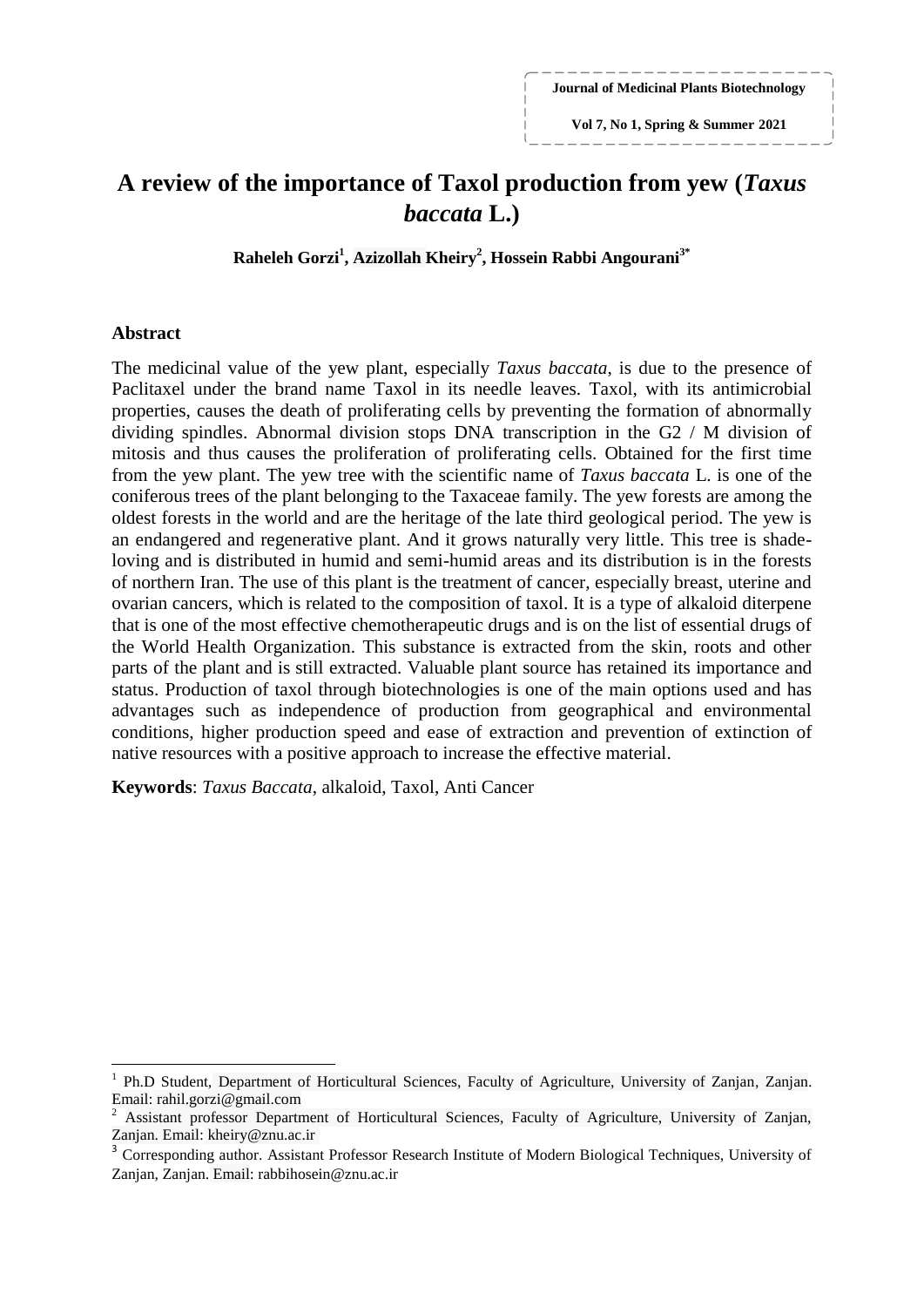## **Introduction**

*Taxus baccata* is a species of evergreen tree in the conifer family and family Taxaceae and genus *Taxus*. There are three species of genus *Taxus* which only *T. baccata* is Iran (Yazdani et al., 2005). *Taxus baccata* is endemic of hyrcanian forests grow from Astara to Aliabad forests in the northern Alborz Mountain with an altitude ranging from 900-1800 m. The original habitat of *Taxus bacata* is Mazandaran and Golestan provinces (Chang et al., 2001). Fussil studies show that yew trees are over 190 million years old and the oldest yew fossils belong to the Miocone and Pliocene periods. In later periods, mixed yew masses with beech and hornbeam species were formed (Mossadegh, 1993). *Taxus baccata* has a long and narrow leaves that is dark green on the upper surface of the leaf and light green on the lower surface. The flowers are exempt from petal and sepal and appear in both male and female forms located on two separate bases (Mossadegh, 1993). *Taxus* species, as low-growing and shadetolerant dioecious conifer tree, are the source of paclitaxel (Wheeler et al., 1992; Behnam et al., 2016).





**Fig**. 1. The *Taxus baccata* L. plant

Taxol, generic name paclitaxel, is one of the most successful examples of plantbased anticancer compounds (Liu et al., 2016). Taxol launched by Bristol-myers Squibb. It was first discovered in 1971 from the bark of *Taxus brevifolia* Nutt (Dewick, 2009; Itokawa and Lee, 2002). After pasing the clinical trials in 1980s, FAD approval of paclitaxel application for patients with various tumors, include breast cancer, ovary cancer, AIDS- related Kaposi's sarcoma, lung, blood and needles cancer (Cope, 1998; Jennewein and Croteau, 2001; Phisalaphong and Linden, 1999; Odgen, 1988; Ketchum et al., 2007). Despite the increasing demand for paclitaxel, producing of adequate supplies of the drug became an important issue.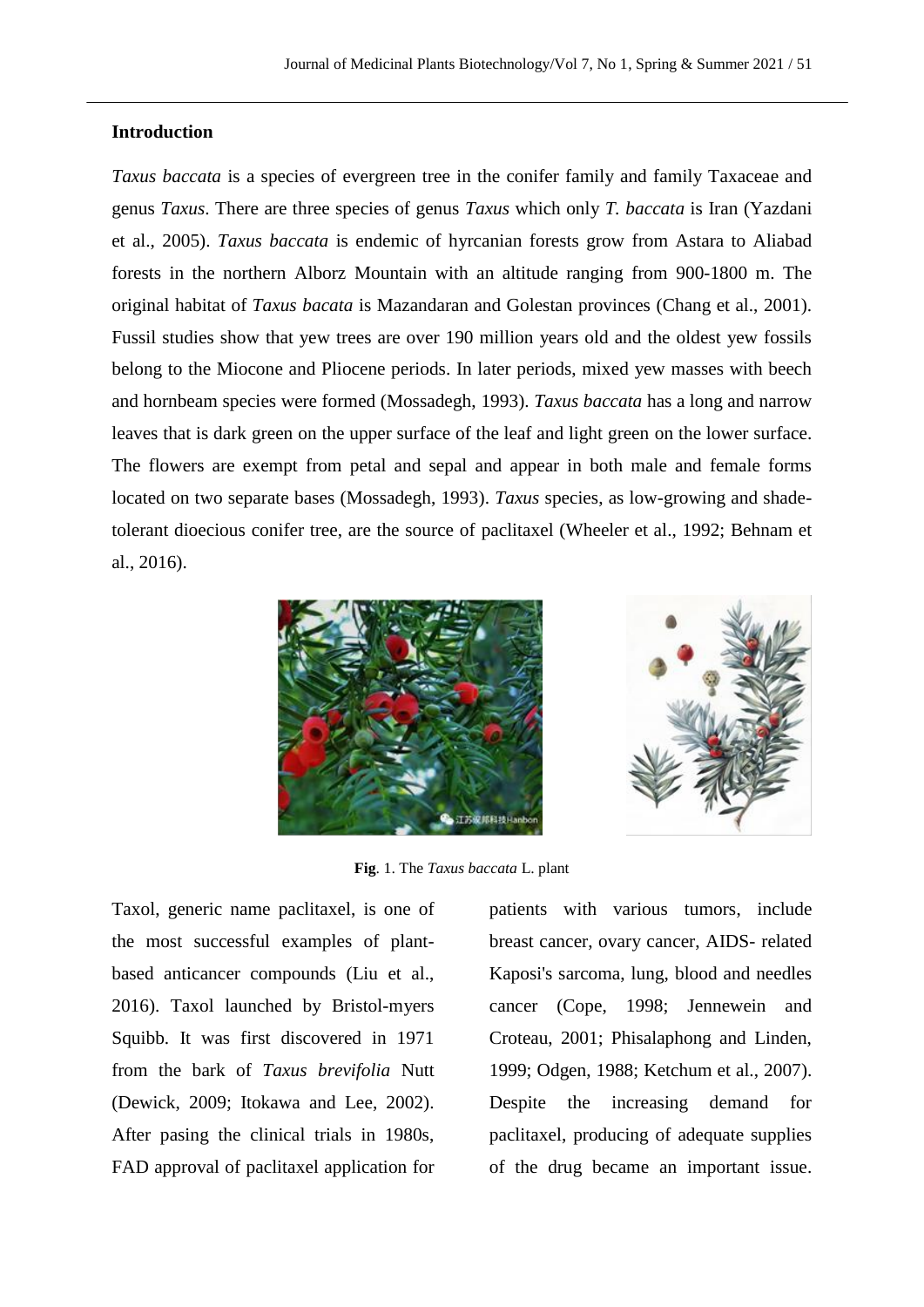During the 1990s, many yew trees were cut down whit the aim of obtaining paclitaxel for medicinal use. Therefore, it is necessary to introduce alterenative source for paclitaxel, several studies conducted among different speciesdependent (Croom, 1995). In terms, paclitaxel concentration in the bark and roots were found to be higher than in the wood, needles and branches (Kikuchi and Yatagai, 2003). In an attempt, a semisynthetic commercial production of paclitaxel with using 10-deacetylbaccatin III from the needles of *T. wallichiana* was developed. However, this method encountered a problem, namely the supply of 10-deacetylbaccatin III from natural yew tree for intermediate of paclitaxel production. Although the chemical synthesis of paclitaxel has been achieved (Holton et al., 1994; Nicolaou et al., 1994). This method is not practical for the mass production of paclitaxel and related taxanes for reasons of cost. Approximately one kilogram of paclitaxel needs processing 10000 kg of bark. Therefore, estimated need of paclitaxel per year is about 250kg of the purified drug, equipollent to a yield from nearly 750000 trees (Wann and Goldner, 1994). Overuse of the yew has exposed it to the risk of extinction (Liao et al., 2006). Accordingly researches were conducted on the

production of paclitaxel through another methods such as: tissue culture is another source of paclitaxel and other taxanes. Vegetative propagation of yew can be as a renewable and economic tissue source for increasing paclitaxel production (Tabata, 2006; Mihaljevicet al., 2002; Ho et al., 1998), cell culture is a biotechnological approach for production of paclitaxel and related taxanes in large scales (Fett-Neto et al., 1993; Wickremesinhe and Arteea., 1993; Onrubia et al., 2013). Callus culture is best starting material for variety of cultures. because we can generate shoots from callus as well as establish suspension cultures (Brunakova et al., 2004 ), somatic embryogenesis of taxus was also reported (Wann and Goldner., 1994; Jaziri et al., 1996; Manjari and Sumite, 2008; Mahdinejad et al., 2015), micro propagation (Chang et al., 2001), cell suspension culture (Hussain et al., 2011) and taxol-producing endophytic fungi, endophytes are probably pervasive in the plant kingdom, some of which can produce bioactive secondary metabolites similar to or relatively transformed from the metabolites of their host (Jia et al., 2016; Zhou et al., 2010; Nasiri-Madiseh et al., 2010).

#### **Introducing taxol**

Taxanes are the main and important compounds of the yew species (Wani et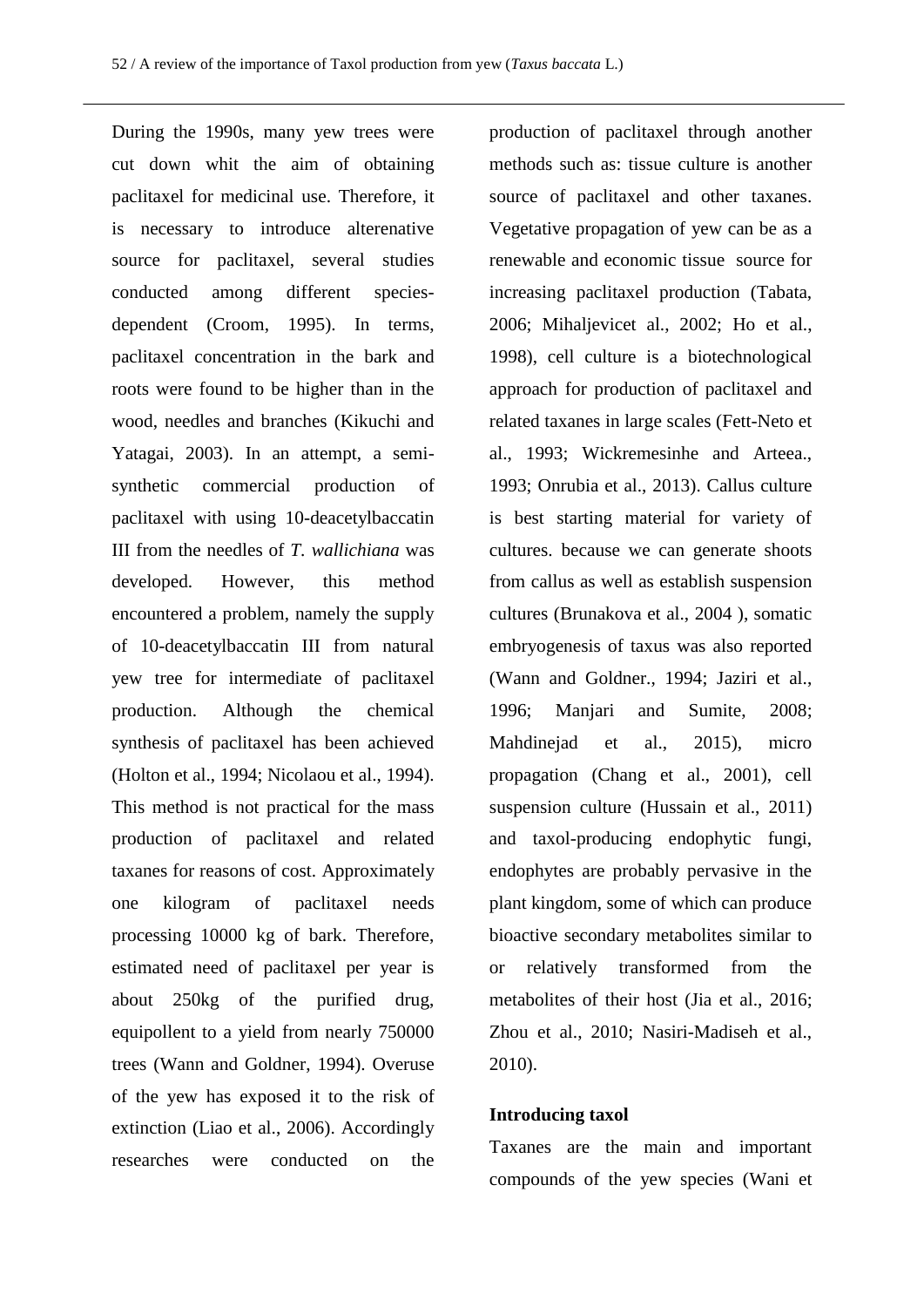al., 1971; Woods et al., 1996; Miller and Brief, 1980). About 350 taxanes of different yew species have been identified, the most important of which is taxol (Evans, 2002). Taxol is the diterpenoid alkaloid in *Taxus* species (Collin, 2001). That is one of the most effective anticancer drugs and one of the most popular drugs for use in chemotherapy (Expósito et al., 2009).

#### **Taxol Biosynthetic pathway**

1: provide of geranyl geranyl diphosphate (GGDP)

2: taxane-ring formation with taxadiene synthase enzyme

3: formation of baccatin III as an important intermediate for taxol biosynthesis

4: esterification of the phenylisoserine side chain of baccatin III

The first step of taxol biosynthesis is the provider of GGDP, that is the universal intermediate of diterpenoid. Taxol is derived from GGDP (Eisenreich et al., 1996). Enzyme 1-deoxy-D-xylulose-5 phosphate reductoisomerase (DXR), is involved in the first pathway, which is one of the key enzymes in the synthesis of taxol (Zheng et al., 2004).

The second step of taxol biosynthesis is of taxane-ring formation derived from the substrate GGDP and production of taxa4(5),11(12)-diene by taxadiene synthase (tds) (Wildung et al., 1996; Hezari et al., 1995). Afterward many hydroxylases and the coA-dependent acyltransferases reactions are performed on taxadiene (Jennewein et al., 2004; Schoendorf et al., 2001; Chau and Croteau, 2004; Jennewein et al., 2001; Chau et al., 2004; Walker et al., 2000; Walker and Croteau, 2000), which creates diversity in taxans (Croteau et al., 2006). The hydroxylase enzyme that catalyzed these reactions is a typed of cytochrome P450 hydroxylases of CYP725 family (Mihaliak et al., 1993).

The third step of taxol biosynthesis is formation of baccatin III from taxa- $4(5)$ , 11(12)-diene, which is done by acetylation in position C10 by 10-deacetylbaccatin III-10-o-acetyltransferase (DBAT) (Walker and Croteau, 2000). The fourth step of taxol biosynthesis is connection of the side chain at the C13 position of baccatin III. This side chain is α-phenylalanine, that is converted to βphenylalanine by the phenylalanine aminomutase enzyme (Walker et al., 2004). In the following coA attached to βphenylalanine by β-phenylalanoylcoAligase enzyme (Onrubia et al., 2013). The phenylisoserine side chain attached to baccatin III by phenylpropanoid side chain coAacyltransferase(BAPT) (Walker et al., 2002). Finally, the last reaction is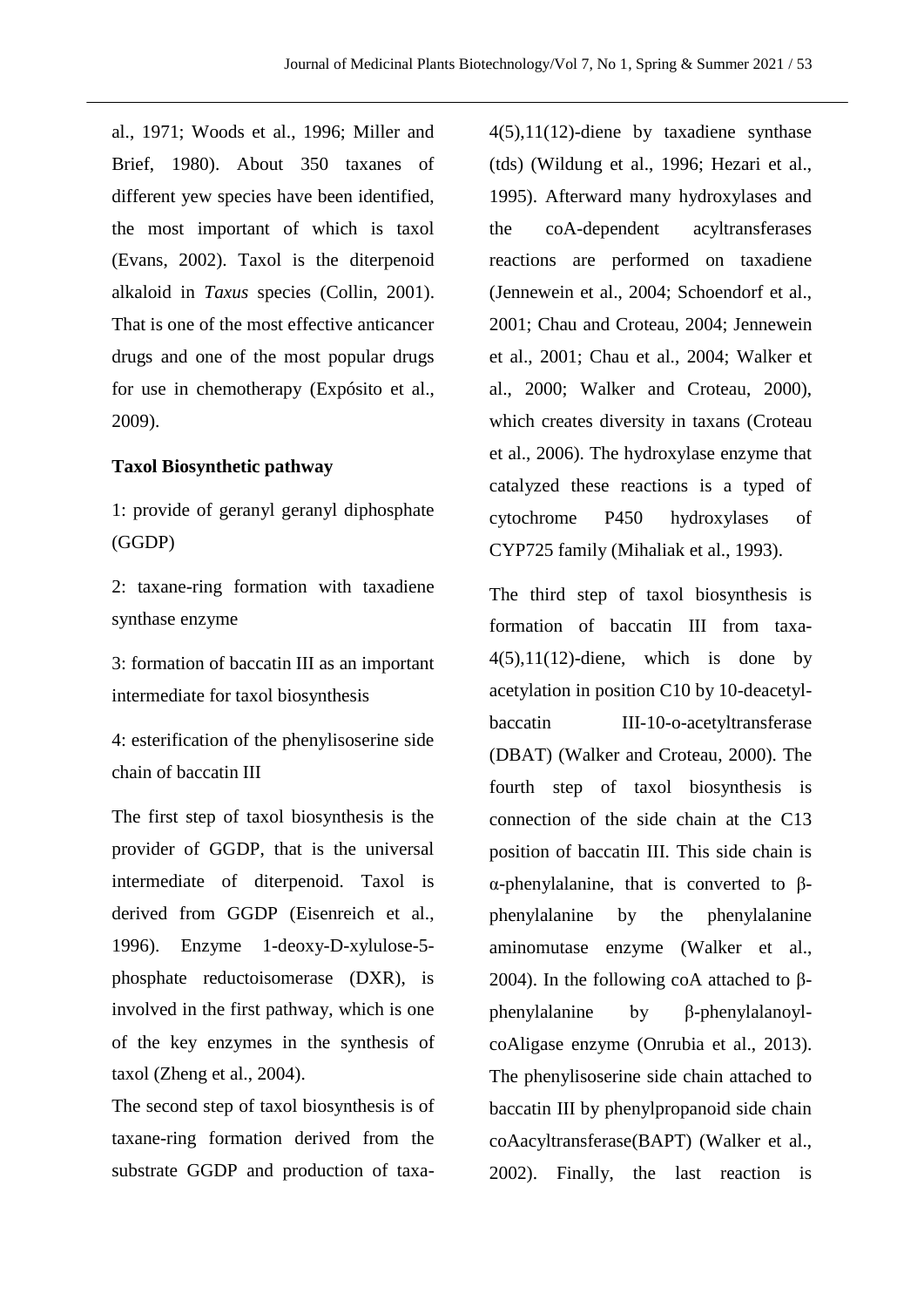performed by N-benzoylation and taxol is synthesized (Walker et al., 2002).



**Fig. 2.** The biosynthesis pathway of taxol.

#### **References**

- Benham, S.E.; Houston Durrant, T.; Caudullo, G.; de Rigo, D. Taxus baccata in Europe: Distribution, habitat,usage and threats. In European Atlas of Forest Tree Species; San-Miguel-Ayanz, J., de Rigo, D., Caudullo, G.,Houston Durrant, T., Mauri, A., Eds.; Publications Office of the EU: Luxembourg, 2016; p. e015921+.
- black pepper (Piper nig rum L.) in Pakistan. Pak. J. Bot., 43 (2):1069- 1078.
- Brunakova, K., Babincovaz, Z., Takac, M. and Cellarova, E. (2004). Selection of callus cultures of Taxus baccata L. as a potential source of paclitaxel production. Engineering in Life sciences, 4, 465–469.
- Chang SH, Ho CK, Chen ZZ, Tsay JY. Micropropagation of Taxus maireifrom mature trees. Plant Cell Rep 2001; 20(6):496-502.
- Chang, S.H., Ho, C.K., Chen, Z.Z., Tsay, J.Y., Micropropagation of Taxus mairei from mature trees. Plant Cell Rep , 2001,Vol. 20, pp. 496-502.
- Chau, M., Croteau, R. Molecular cloning and characterization of a cytochrome P450 taxoid 2alpha-hydroxylase involved in Taxol biosynthesis. Arch. Biochem. Biophys.2004, 427, 48–57.
- Chau, M., Jennewein, S., Walker, K., Croteau, R. Taxol biosynthesis: Molecular cloning and characterization of a cytochrome P450 taxoid 7betahydroxylase. Chem. Biol.2004, 11, 663–672.
- Collin, H. A. (2001). Secondary product formation in plant tissue cultures. Plant Growth Regulation, 34, 119-134.
- Cope, E.A. Taxaceae: The genera and cultivated species. Bot. Rev. 1998, 64, 291–322.
- Croom, E.M., Jr. Taxus for taxol and taxoids. In: Suffness, M. (Ed.), TAXOL science and applications. CRC Press, NewYork, 1995, pp. 37–70.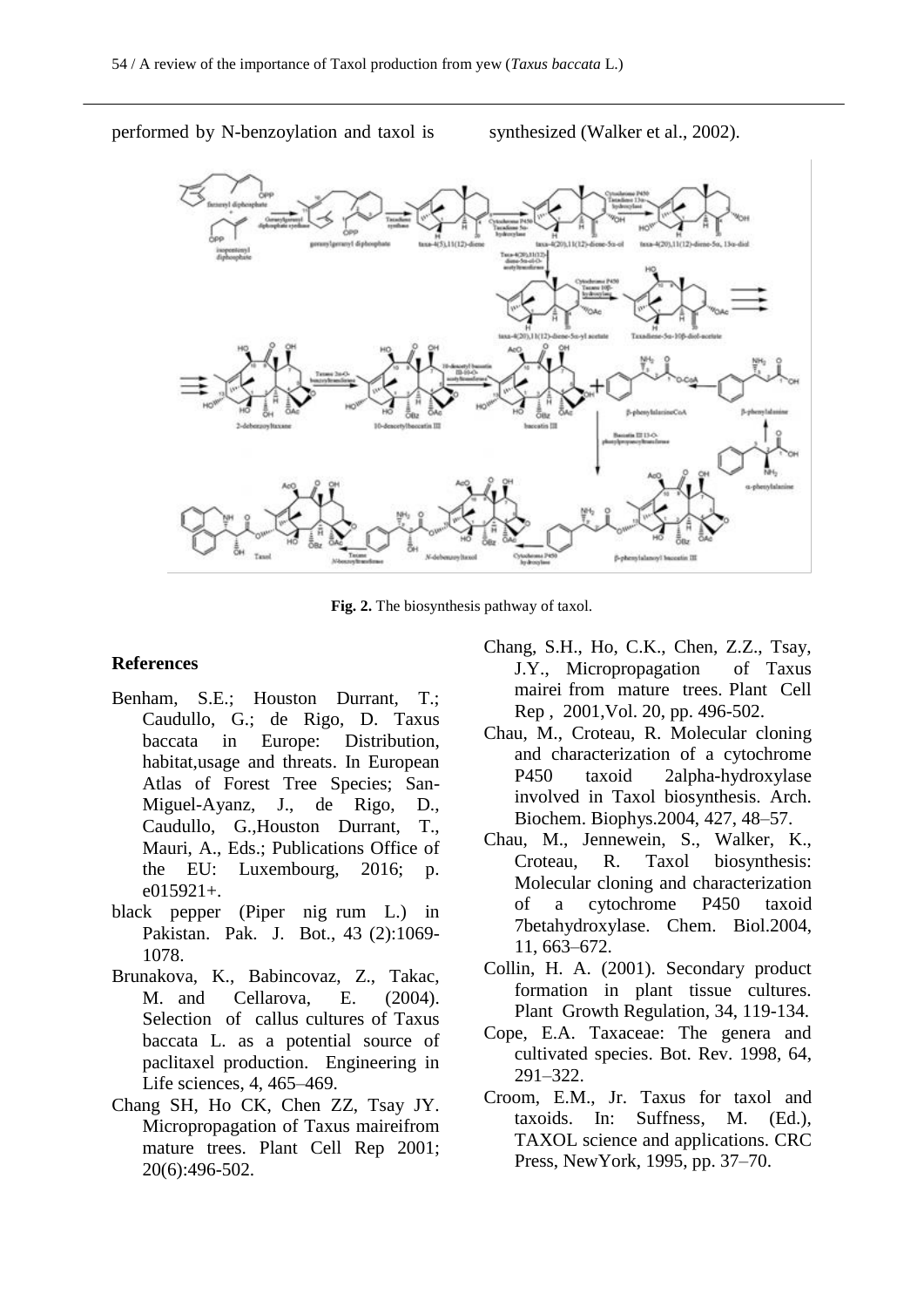- Croteau R, Ketchum REB, Long RM, Kaspera R and Wildung M. Taxol biosynthesis and molecular genetics. Phytochemistry Reviews 2006; 5: 75- 97.
- derivatives. Journal of Natural Products 43: 425-437.
- Dewick, P.M., Medicinal natural products: a biosynthetic approach. (3rd Ed.). John Wiley & Sons Ltd., 2009.
- Eisenreich, W., Menhard, B., Hylands, P.J., Zenk, M.H., Bacher, A. Studies on the biosynthesis of taxol: the taxane carbon skeleton is not of mevalonoid origin. Proc. Natl. Acad. Sci. USA1996, 93, 6431–6436.
- Evans, W. C. (2002) Trease and evans pharmacognosy. W. B. Saunders, Edinburgh, London, New York.
- Expósito, O., Bonfill, M., Moyano, E., Onrubia, M., Mirjalili, M., Cusido, R. and Palazon, J. (2009) (2009) Biotechnological production of taxol and related taxoids: current state and prospects. Anticancer Agents in Medicinal Chemistry- Anti Cancer Agents 9(1): 109-121.
- Fett-Neto AG, Melanson SJ, Sakata K, DiCosmo F. Improved growth and taxol yield in developing calli ofTaxus cuspidataby medium composition modification. Nat Biotechnol. 1993;11(6): 731–4.
- Hezari M, Lewis NG and Croteau R. Purification and characterization of taxa-  $4(5)$ ,  $11(12)$ -diene synthase from pacific yew (Taxus brevifolia) that catalyzes the first committed step of taxol biosynthesis. Archives of Biochemistry and Biophysics1995; 322: 437-444.
- Ho CK, Chang SH, Tasi JY. 1998. Selection breeding, propagation, and cultivation of Taxus mairei in Taiwan (in Chinese with English summary). Handb Taiwan For Res Inst. 88, 65-82.
- Holton, R.A., Somoza, C., Kim, H.-B., Liang, F., Biediger, R.J., Boatman, P.D. First total synthesis of taxol.J. Am. Chem. Soc.1994, 116, 1597–1599.
- Hussain, A.; Naz, S.; Nazir, H. and Shinwari, Z.K. (2011).Tissue culture of
- Itokawa H. and Lee K-H. Taxusthe genus Taxus. Taylor and Francis. 2002. London and new york.
- Jaziri, M., A. Zhiri, Y.W. Guo, J.P. Dupont and K. shimomora, 1996. Taxus sp. Cell, tissue and organ cultures as atternative sources for taxoid production: A literature survey. Plant Cell Tissue Organ cult., 46:59-75.
- Jennewein, S., Croteau, R., Taxol: biosynthesis, molecular genetics and biotechnological applications. Appl Microbiol Biot , 2001, vol. 57, pp. 13- 19.
- Jennewein, S., Long, R.M., Williams, R.M., Croteau, R. Cytochrome p450 taxadiene 5alpha-hydroxylase, a mechanistically unusual monooxygenase catalyzing the first oxygenation step of taxol biosynthesis. Chem. Biol.2004, 11, 379–387.
- Jennewein, S., Rithner, C.D., Williams, R.M., Croteau, R.B. Taxol biosynthesis:
- Jia, M., Chen, L., Xin, H.-L., Zheng, C.-J., Rahman, K., Han, T., & Qin, L.-P. (2016). A friendly relationship between endophytic fungi and medicinal plants: A systematic review. Frontiers in Microbiology, 7, 906.
- Ketchum REB, Horiguchi T, Qiu D, Williams RM, Croteau RB (2007). Feeding cultured Taxus cells with early precursors reveals bifurcations in the taxoid biosynthetic pathway. Phytochemistry 68: 335-341.
- Kikuchi, Y., Yatagai, M. The commercial cultivation of Taxusspecies and production of taxoids. In: Itokawa, H., Lee, K.-H. (Eds.), Taxus: The genus Taxus. Taylor & Francis, London, 2003, pp. 151–178.
- Liao, Z., M. Chen, X. Sun and K. Tang, 2006. Micropropagation of endangered plant species. Methods Mol. Biol., 318:179-185.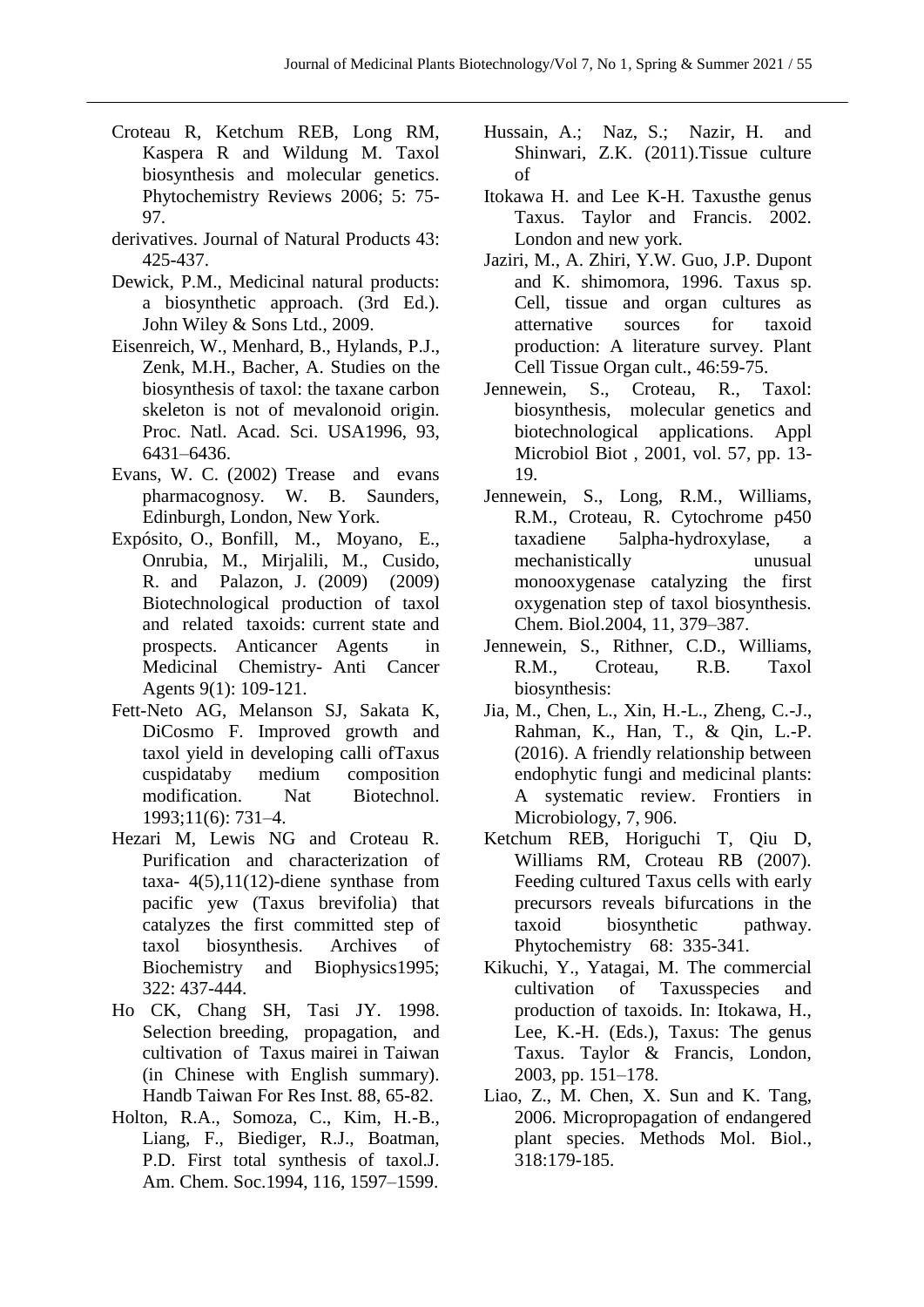- Liu WC, Gong T and Zhu P. Advances in exploring alternative Taxol sources. Royal Society of Chemistry Advances2016; 6: 48800-48809.
- Mahdinejad, N.; Fakheri, B.A. and Ghanbari, S. (2015). Effects of growth regulators on in vitro callogenesis of Taxus baccata L. biological forum-An International Journal, 7(1):142-145.
- Manjari, D.M. and J. Sumite, 2008 . Plant regeneration through somatic embryogenesis in Taxus wallichiana. J. Plant Biochem. Biotechnol., 17:37-44.
- Mihaliak CA, Karp F and Croteau R. Cytochrome P-450 terpene hydroxylases in Lea PJ. ed. Methods plant biochem. Enzymes of secondary metabolism. Academic press, London. 1993; 9: 261-279.
- Mihaljevic S, Bjedov I, Kovac M, Levanic DL, Jelaska S. 2002. Effect of explants source and growth Regulators on in vitro callus growth of Taxus baccata L. Washingtonii. Food Tech Bio. 40(4), 299-303. UDC 57.086.83.006.2:582.85. ISSN 1330- 9862.
- Miller, R. W. and Brief, A. (1980) Survy of taxus alkaloids and other taxane
- Mossadegh, A. (1993) Yew tree. Research Report of University of California, Berkeley.
- Nasiri-Madiseh Z, Mofid MR, Ebrahimi M, Khayyam-Nekoei SM, Khosro-Shahli M. Isolation of Taxol-producing endophytes fungi from Iranian yew (Taxus baccataL.). J Shahrekord Univ Med Sci 2010; 11(4): 101-7. [in Persian]
- Nicolaou, K.C., Yang, Z., Liu, J.J., Ueno, H., Nantermet, P.G., Guy, R.K. Total synthesis of taxol. Nature 1994, 367, 630–634.
- Odgen L (1988) Taxus (yews)- a highly toxic plant. Vet. Hum. Toxicol. 30: 653-564.
- Onrubia M, Cusido RM, Ramirez K, Hernandez-Vazquez L, Moyano E, Bonfill M and Palazon J. Bioprocessing of plant in vitrosystems for the mass

production of pharmaceutically important metabolites: Paclitaxel and its derivatives. Current Medicinal Chem. 2013; 20: 880-891.

- Onrubia., Moyano E, Bonfill M, Cusido RM, Goossens A, Palazon J. Coronatine, a more powerful elicitor for inducing taxane biosynthesis in Taxus mediacell cultures than methyl jasmonate. J Plant Physiol. 2013;170(2):211–9.
- Phisalaphong, M.A., Linden, J.C., Kinetic studies of paclitaxel production by Taxus canadensis cultures in batch and semicontinuous with total cell recycle. Biotechnol Progr , 1999, Vol. 15, pp. 1072–1077.
- Schoendorf, A., Rithner, C.D., Williams, R.M., Croteau, R.B. Molecular cloning of a cytochrome P450 taxane 10betahydroxylase cDNA from Taxusand functional expression in yeast. Proc. Natl. Acad. Sci. USA2001, 98, 1501–1506.
- Tabata H. Production of paclitaxel and the related taxanes by cell suspension cultures of Taxusspecies. Current Drug Targets 2006; 7(4):453-61.
- taxane 13alpha-hydroxylase is a cytochrome P450-dependent monooxygenase. Proc. Natl. Acad. Sci. USA 2001, 98, 13595–13600.
- taxinine and its derivatives. Tetrahedron 22: 243-260.
- Walker K, Klettke K, Akiyama T and Croteau RB. Cloning, heterologous expression, and characterization of a phenylalanine aminomutase involved in taxol biosynthesis. Journal of Biological Chem. 2004; 279: 53947-54.
- Walker K, Long R and Croteau R. The final acylation step in Taxol biosynthesis: cloning of the taxoid C13-side-chain N-benzoyltransferase from Taxus. Proceedings of the National Academy of Sciences USA 2002; 99: 9166-71.
- Walker K; Fujisaki S; Long R and Croteau R. Molecular cloning and heterologous expression of the C-13 phenylpropanoid side chain-CoA